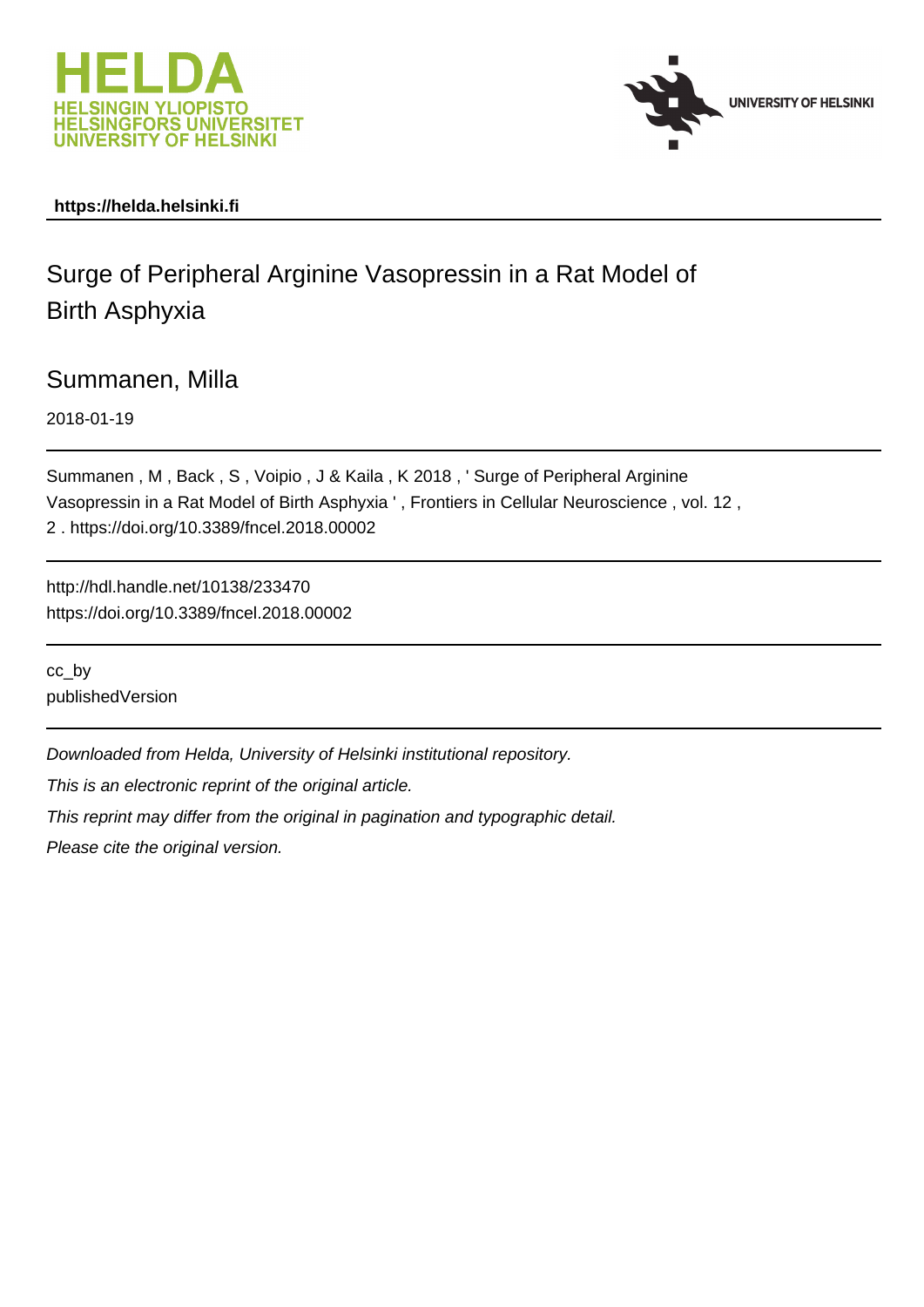



# Surge of Peripheral Arginine [Vasopressin in a Rat Model of Birth](https://www.frontiersin.org/articles/10.3389/fncel.2018.00002/full) Asphyxia

#### [Milla Summanen](http://loop.frontiersin.org/people/514473/overview)1, [Susanne Bäck](http://loop.frontiersin.org/people/500285/overview)1, [Juha Voipio](http://loop.frontiersin.org/people/89680/overview)1 and [Kai Kaila](http://loop.frontiersin.org/people/6142/overview)1,2\*

<sup>1</sup> Department of Biosciences, University of Helsinki, Helsinki, Finland, <sup>2</sup> Neuroscience Center and HiLife, University of Helsinki, Helsinki, Finland

Mammalian birth is accompanied by a period of obligatory asphyxia, which consists of hypoxia (drop in blood  $O_2$  levels) and hypercapnia (elevation of blood  $CO_2$ levels). Prolonged, complicated birth can extend the asphyxic period, leading to a pathophysiological situation, and in humans, to the diagnosis of clinical birth asphyxia, the main cause of hypoxic-ischemic encephalopathy (HIE). The neuroendocrine component of birth asphyxia, in particular the increase in circulating levels of arginine vasopressin (AVP), has been extensively studied in humans. Here we show for the first time that normal rat birth is also accompanied by an AVP surge, and that the fetal AVP surge is further enhanced in a model of birth asphyxia, based on exposing 6-day old rat pups to a gas mixture containing  $4\%$  O<sub>2</sub> and  $20\%$  CO<sub>2</sub> for 45 min. Instead of AVP, which is highly unstable with a short plasma half-life, we measured the levels of copeptin, the C-terminal part of prepro-AVP that is biochemically much more stable. In our animal model, the bulk of AVP/copeptin release occurred at the beginning of asphyxia (mean 7.8 nM after 15 min of asphyxia), but some release was still ongoing even 90 min after the end of the 45 min experimental asphyxia (mean 1.2 nM). Notably, the highest copeptin levels were measured after hypoxia alone (mean 14.1 nM at 45 min), whereas copeptin levels were low during hypercapnia alone (mean 2.7 nM at 45 min), indicating that the hypoxia component of asphyxia is responsible for the increase in AVP/copeptin release. Alternating the  $O<sub>2</sub>$  level between 5 and 9% (CO<sub>2</sub> at 20%) with 5 min intervals to mimic intermittent asphyxia during prolonged labor resulted in a slower but quantitatively similar rise in copeptin (peak of 8.3 nM at 30 min). Finally, we demonstrate that our rat model satisfies the standard acid-base criteria for birth asphyxia diagnosis, namely a drop in blood pH below 7.0 and the formation of a negative base excess exceeding −11.2 mmol/l. The mechanistic insights from our work validate the use of the present rodent model in preclinical work on birth asphyxia.

Keywords: arginine vasopressin (AVP), copeptin, birth asphyxia, hypothalamic-pituitary axis (HPA axis), blood gases, base deficit, perinatal, neonatal

# INTRODUCTION

In all mammalian species, the shift during parturition from maternal-fetal umbilical respiratory gas exchange to the activation of fetal lungs is associated with a transient period of asphyxia in the neonate. By definition, asphyxia implies a fall in blood  $O_2$  (hypoxia) that is associated with an elevation of CO<sup>2</sup> (hypercapnia). This period of obligatory, non-pathophysiological asphyxia is

#### **OPEN ACCESS**

#### Edited by:

Heiko J. Luhmann, Johannes Gutenberg-Universität Mainz, Germany

#### Reviewed by:

Ewa Krystyna Szczepanska-Sadowska, Medical University of Warsaw, Poland Gábor B. Makara, Hungarian Academy of Sciences (MTA), Hungary

> \*Correspondence: Kai Kaila [kai.kaila@helsinki.fi](mailto:kai.kaila@helsinki.fi)

Received: 30 October 2017 Accepted: 03 January 2018 Published: 19 January 2018

#### Citation:

Summanen M, Bäck S, Voipio J and Kaila K (2018) Surge of Peripheral Arginine Vasopressin in a Rat Model of Birth Asphyxia. Front. Cell. Neurosci. 12:2. doi: [10.3389/fncel.2018.00002](https://doi.org/10.3389/fncel.2018.00002)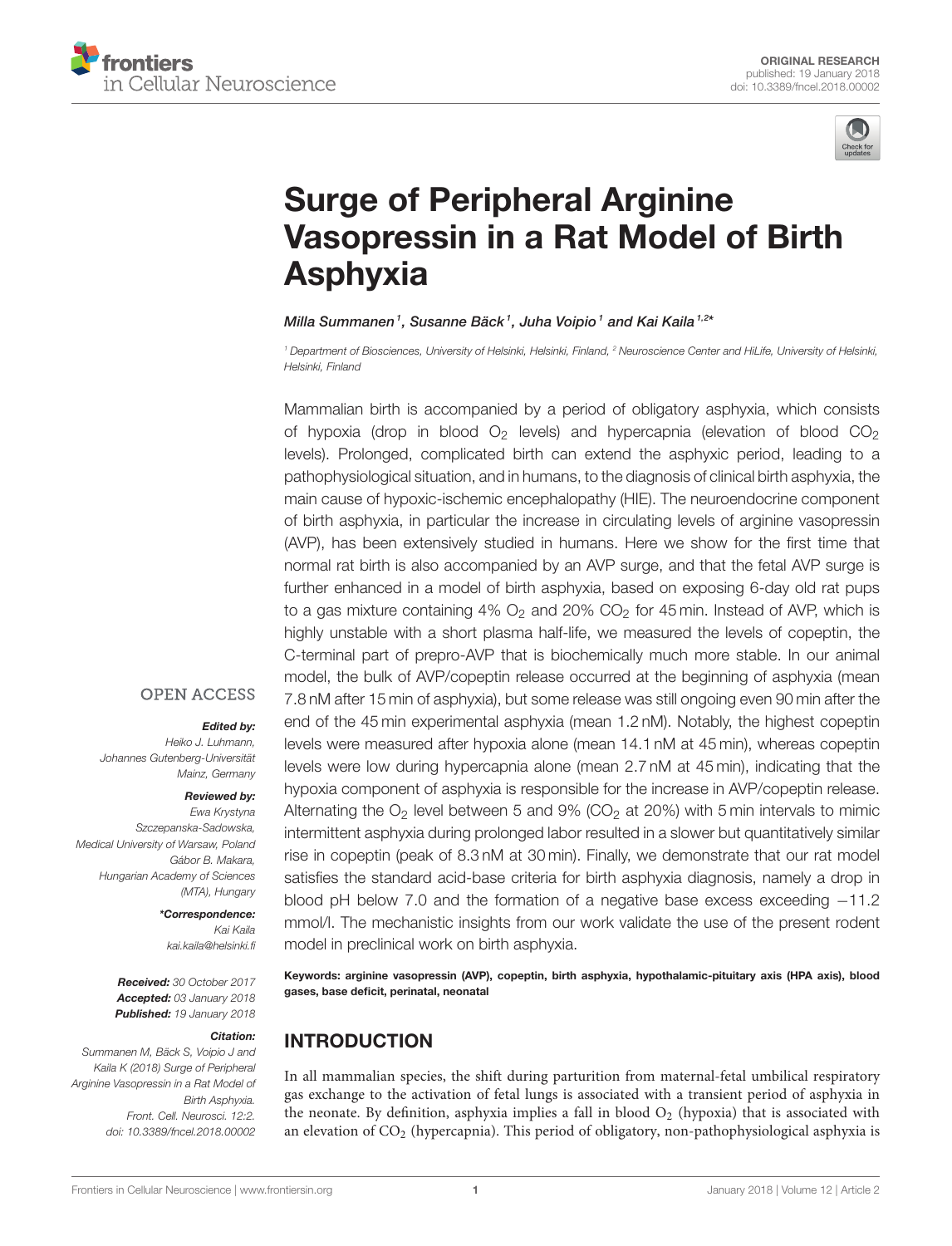an essential part of the "stress of birth" (Van Woudenberg et al., 2012; Evers and Wellman, 2016), which is beneficial in that it activates the hypothalamic-pituitary axis (the HPA axis) as well as the sympathetic nervous system. This, in turn, triggers a wide range of cardiovascular and pulmonary responses facilitating the adaptation of the newborn individual to extrauterine life (Lagercrantz and Slotkin, 1986; Van Woudenberg et al., 2012; Lagercrantz, 2016). However, a prolonged period of birth asphyxia is harmful, causing dysfunction and damage with lifelong consequences in organ systems with a high and predominantly aerobic energy metabolism, such as the brain (Painter, 1995; Fattuoni et al., 2015; Ahearne et al., 2016).

In humans, various kinds of birth complications, such as umbilical occlusion, prolonged labor, and delay in neonatal lung function, can cause a pathophysiological state diagnosed as clinical birth asphyxia, which is one of the leading causes of neonatal death worldwide (Lawn et al., 2010; Lee et al., 2013). While a lack of  $O_2$  has deleterious effects on a number of organ systems, it is obvious that the neonatal human brain is particularly sensitive to asphyxia-induced damage, known as hypoxic-ischemic encephalopathy (HIE). Thus, survivors of moderate to severe HIE show a high incidence of neurological and psychiatric disorders later in life, including cerebral palsy, mental retardation, mood disturbances, schizophrenia, and epilepsy (Morales et al., 2011; Ahearne et al., 2016). In order to understand the physiological mechanisms causing HIE, and to develop therapies for the treatment of HIE, a wide variety of animal models ranging from standard laboratory rodents to large mammals such as piglets and sheep have been used to explore the mechanisms, as well as short- and long-term consequences, of birth asphyxia (Raff et al., 1991; Painter, 1995; Vannucci and Vannucci, 1997; Johnston et al., 2005; Fattuoni et al., 2015; Mallard and Vexler, 2015).

Most of the basic and clinical research on birth asphyxia has focused on the hypoxia-induced defects in brain energy metabolism (Tusor and Edwards, 2014), and on the consequences thereof. However, the period of obligatory birth asphyxia related to normal birth triggers massive neuroendocrine activation, leading to an increase in the circulating levels of various stress hormones such as arginine vasopressin (AVP) and catecholamines (Chard et al., 1971; Lagercrantz and Slotkin, 1986; Wellmann et al., 2010). Even after normal vaginal birth, the amount of AVP released into the circulation in the human neonate reaches a level which is higher than under any physiological or pathophysiological condition later in life (Chard et al., 1971; Wellmann et al., 2010; Evers and Wellman, 2016). Notably, the surge in AVP secretion is further enhanced by pathophysiological (clinical) birth asphyxia (Schlapbach et al., 2011; Evers and Wellman, 2016; Summanen et al., 2017).

AVP is mainly produced in the magnocellular neurons of the paraventricular nucleus (PVN) and the supraoptic nucleus (SON) of the hypothalamus, and released into the circulation from the posterior pituitary (Koshimizu et al., 2012; Evers and Wellman, 2016). AVP is highly unstable, with a plasma half-life of only a couple of minutes, but the C-terminal part of preproAVP, copeptin, that is released in an equimolar ratio to AVP, is biochemically more stable, and has a plasma half-life of around 30 min (Morgenthaler et al., 2006; L'Abate et al., 2013; Evers and Wellman, 2016). The relatively long half-life of copeptin provides a useful time-integrated signal of the net release of AVP. Thus, copeptin is an ideal surrogate marker of peripheral AVP release into the circulation.

Despite the relevance of AVP release for the diagnosis, mechanisms, and therapies of birth asphyxia, and the prevalence of rodent models of birth asphyxia, to our knowledge, there are so far no studies investigating the role of AVP in birth asphyxia in laboratory rodents (but see reference Spoljaric et al., 2017). Here we show for the first time that normal birth is accompanied by an AVP surge also in the rat, and that in a novel rat model of birth asphyxia, where 6-day old rat pups are exposed to a 45 min period of steady or intermittent asphyxia, AVP release as measured using copeptin can be reliably evoked. Furthermore, we demonstrate that this model satisfies the standard diagnostic criteria (Azzopardi et al., 2009; Schlapbach et al., 2011; Summanen et al., 2017) of human birth asphyxia based on blood pH and negative base excess (BE). Our results provide important information on the kinetics of AVP/copeptin release during asphyxia, and validate the use of the current rodent model in preclinical work on birth asphyxia.

# MATERIALS AND METHODS

# Animals

The experiments were performed on postnatal day (P) 0 female or male, and P6 male Wistar rat pups. The P0 rats consisted of two cohorts with one of them born normally, and the other one taken just before birth by cesarean section at embryonic day (E) 21.5 (see below). Both males and females were used at P0 since we prioritized fast blood sample collection, and sexing newborn animals would have delayed this process to a degree that would have made the basic design and rationale of these experiments meaningless. All procedures were approved by the National Animal Ethics Committee of Finland and the local animal ethics committee of the University of Helsinki.

# Perinatal Blood Sampling

Rat embryo blood samples were collected at E21.5 from timed-pregnant rat dams. The dams were anesthesized with 4.5% isoflurane, and anesthesia was maintained with 2.0– 2.3% isoflurane during cesarean section, after which the dam was decapitated. After cesarean section, the embryos were immediately decapitated and trunk blood was collected into EDTA-coated tubes and placed on ice. Protease inhibitors (Complete, Roche) were added and the samples were centrifuged at 1,300 g, 4◦C for 10 min. The plasma taken from all embryos (9–15 pups/litter) in a given litter was combined into one sample and stored at −80◦C until analysis. Blood samples collected at birth were taken within 2 min after normal delivery, and samples from four pups from the same litter were combined into one sample. Samples collected at 5–6 h postnatal were from individual animals that experienced normal birth.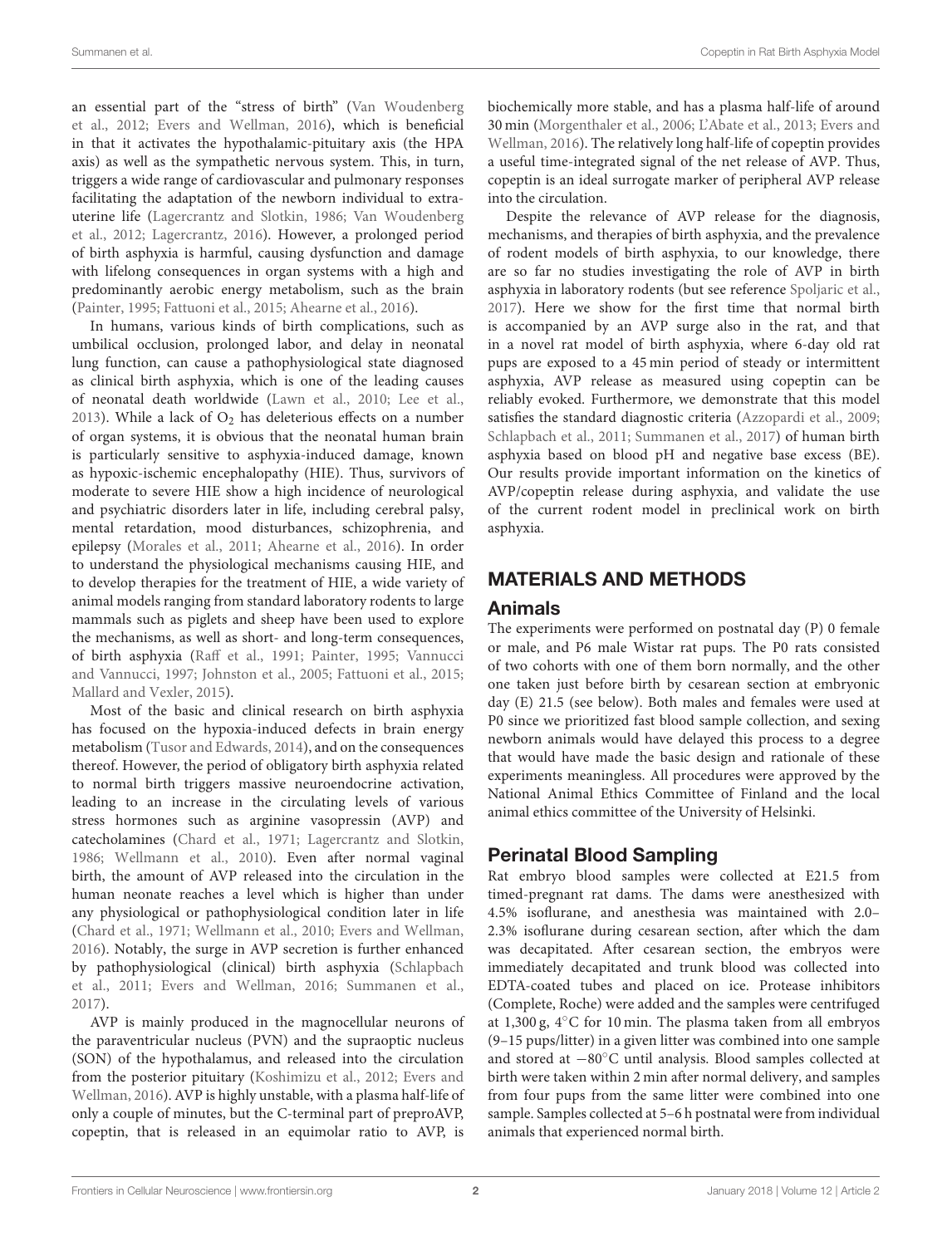# Experimental Asphyxia and Blood Sample Collection

All treatments were done in a closed experimental chamber at a temperature of 33◦C (chamber volume ∼1.5 L). The gas mixtures (including room air) were humidified and pre-warmed, and applied into the chamber at a constant flow rate of 1.5 L min<sup>-1</sup>. Pups were put into the closed chamber 15 min before applying a gas mixture with compositions given below.

To study the time-dependent changes in copeptin levels induced by experimental asphyxia, a gas mixture containing 4%  $O_2$ , 20%  $CO_2$  and 76%  $N_2$  (4%  $O_2$ /20%  $CO_2$  asphyxia) was applied for 5, 10, 15, or 45 min. Trunk blood samples were collected immediately after the treatment, or, alternatively, after 45 min of asphyxia followed by exposure to room air for 30, 60, or 90 min. Control animals were treated with room air, and samples were collected at the same time points, except for 5 and 10 min. In order to compare the copeptin levels between the  $4\%$  O<sub>2</sub>/20% CO<sup>2</sup> asphyxia model described above, and the asphyxia model used in our previous work (Helmy et al., 2011, 2012), male P6 rat pups were also exposed to 9%  $O_2$ , 20%  $CO_2$ , and 71%  $N_2$ (9%  $O_2/20\%$  CO<sub>2</sub> asphyxia) for a period of 60 min. Trunk blood samples were collected at 15 min of asphyxia, and at 30 min postasphyxia. To check whether experimental asphyxia can evoke AVP/copeptin release already at P0, pups were exposed to 15 min of 4% O2/20% CO<sup>2</sup> asphyxia or room air (controls) 5–6 h after birth, and trunk blood samples were collected.

A model of intermittent asphyxia was developed to more accurately simulate prolonged, complicated labor. In this model, male P6 rat pups were exposed to alternating, 5 min periods of 9% O<sub>2</sub>/20% CO<sub>2</sub> asphyxia and 5% O<sub>2</sub>/20% CO<sub>2</sub> asphyxia (5%)  $O_2$ , 20%  $CO_2$ , and 75%  $N_2$ ), for a total of 45 min. Trunk blood samples were collected after 10, 20, 30, and 45 min of asphyxia, as well as after 45 min of asphyxia followed by exposure to room air for 30, 60, or 120 min. Finally, the effects of hypoxia only (4%  $O<sub>2</sub>$ in  $N_2$ ) and hypercapnia only (20% CO<sub>2</sub>, 20% O<sub>2</sub>, and 60%  $N_2$ ) were studied by applying these gas mixtures to the rats for 15 and 45 min.

Samples of trunk blood were collected into EDTA-coated tubes and placed on ice. Protease inhibitors (complete, Roche) were added, and the samples were centrifuged at 1,300 g, 4◦C for 10 min. The plasma was stored at −80◦C until analysis. To avoid degradation of copeptin during storage, all samples were analyzed on the ELISA/AlphaLISA within 2 months after the date of collection. Rats from at least two litters were used for each experimental group at P6, and all samples were from individual rat pups (thus, in contrast to the P0 animals, no combined samples had to be used).

# Blood Gas Analyses

Blood gas analyses were performed with a standard clinical GEM Premier 4000 (Instrumentation Laboratory, Bedford, MA, USA) blood gas analyzer. The blood was collected from the trunk of the animal into a 80 µl heparin-coated capillary immediately after decapitation, and analyzed within 5 min after collection. The "mixed venous" micro-protocol was used for the analysis due to the sample type and obtainable volume. This protocol has a pH cut-off of 6.8, and a  $pCO<sub>2</sub>$  cut-off of 20 kPa, which prevent the observation of lower and higher values, respectively. Bicarbonate concentration ([HCO3]) was calculated according to the following formula:

$$
[HCO_3] = pCO_2 \times 7.502 \times 10^{pH - 7.608}
$$

where numerical values of the partial pressure of  $CO<sub>2</sub>$  (pCO<sub>2</sub>) are substituted without their unit of kPa, and the obtained  $[HCO<sub>3</sub>]$ values are in mM. The bicarbonate concentration was used to calculate the base excess (BE, in mM):

$$
BE = [HCO3] - 24.8 + 16.2 \times (pH - 7.4)
$$

In four out of five pups exposed to  $4\%$  O<sub>2</sub>/20% CO<sub>2</sub> for 15 min, the pH was below 6.8 (in one pup the pH was 6.85), and in all five pups the  $pCO<sub>2</sub>$  was above 20 kPa. With these cut-off values of pH and pCO<sub>2</sub> the above equations yield a BE of  $-11.2$  mM, which, however, is not a cut-off value for BE (a lower value was calculated for one pup exposed to hypoxia; see **Figure 5C**).

## Copeptin ELISA

Copeptin concentrations in rat plasma were measured using a sandwich ELISA (Summanen et al., 2017). Nunc Maxisorp plates (Thermo Scientific) were coated with  $1 \mu$ g of sheep anticopeptin (gift from Thermo Fisher Scientific) per well in 100 µl of PBS overnight at 4◦C. The next day, wells were blocked for 1 h RT shaking with 200  $\mu$ l of 4% skimmed milk in PBS (PBS-M) per well. A serial dilution (0–40 ng/ml) of rat copeptin (Bachem) was made in 2% PBS-M and used as a standard on every ELISA plate. Rat plasma samples were diluted 2.5 times in 2% PBS-M and 100  $\mu$ l of standards and samples were pipetted to the plate in duplicate and incubated with shaking for 2 h at RT. Next, wells were washed 3 times with 200  $\mu$ l of PBS per well and bound copeptin was detected with a 1:1,000 dilution of goat anti-copeptin (Santa Cruz Biotechnology) in 2% PBS-M (1 h at RT shaking, 100 µl/well). After washing the plate 6 times with PBS, the plate was incubated for 1 h at RT shaking with a 1:5,000 dilution of mouse anti-goat horse radish peroxidase (HRP)-conjugated secondary antibody (Abcam) in 2% PBS-M. Antibody binding was visualized with o-phenylenediamine dihydrochloride (OPD; SigmaFast tablets, Sigma) and the plate was scanned at 450 nm with a plate reader (Biorad) 30 min after OPD addition.

## Copeptin AlphaLISA

To improve the sensitivity of the copeptin assays, an alternative method using the same copeptin antibodies was developed based on AlphaLISA technology (PerkinElmer). The goat anticopeptin antibody (SantaCruz Biotechnology) was conjugated to AlphaLISA acceptor beads according to the manufacturer's instructions. The sheep anti-copeptin antibody was biotinylated with EZ-LinkTM Sulfo-NHS-SS-Biotin (Thermo Scientific). A serial dilution of rat copeptin (0–160 ng/ml) in adult rat plasma devoid of copeptin was used as a standard.

The assay was performed in triplicate in 384-well Alpha plates. First,  $5 \mu l$  of blank plasma, standard or sample was pipetted to the plate, and  $10 \mu l$  of goat anti-copeptin conjugated AlphaLISA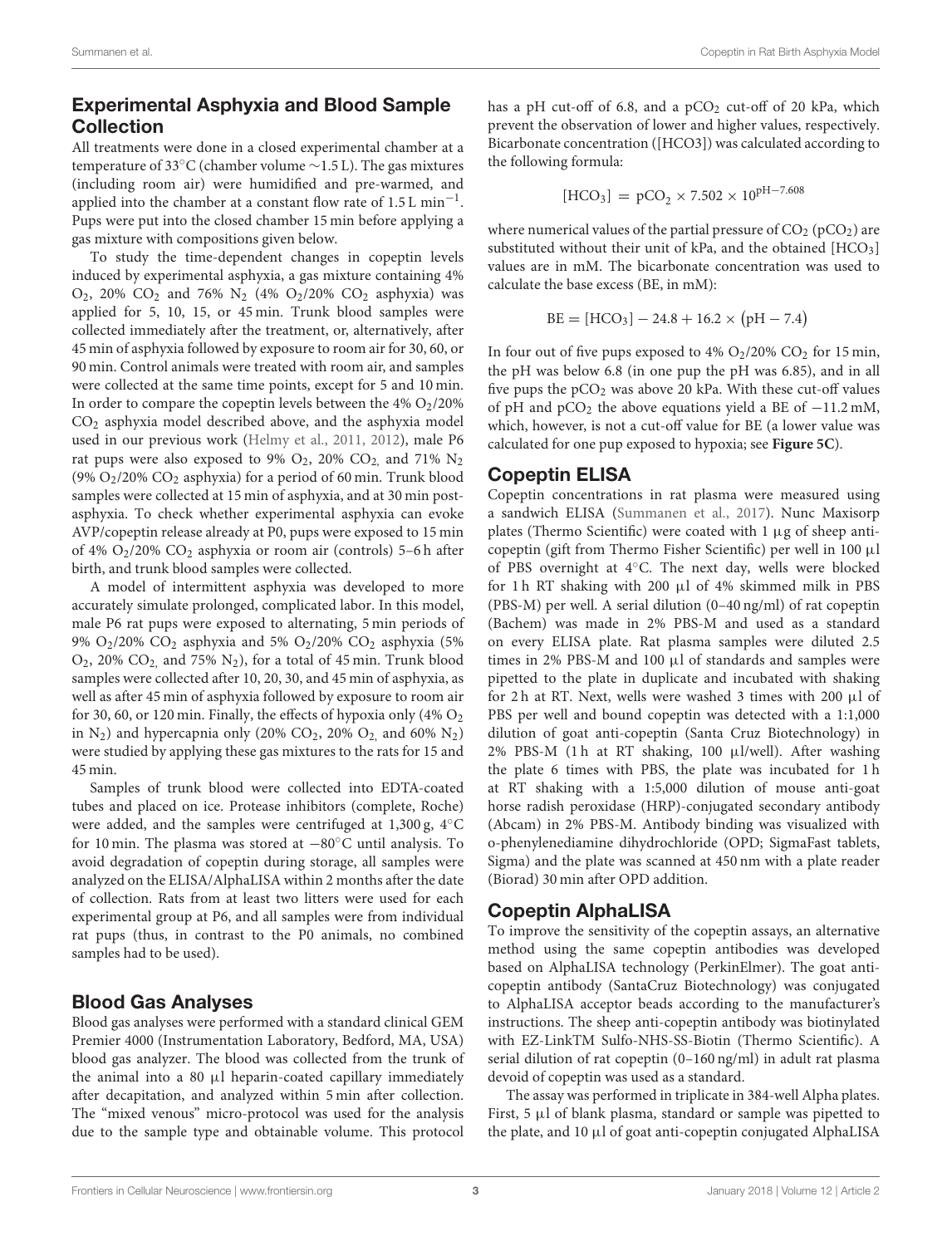acceptor beads at a final concentration of  $20 \mu g/ml$  were added to each well. After 1 h incubation, 10 µl of biotinylated sheep anti-copeptin at a final concentration of 5 nM was added to each well, and the plate was incubated for 1 h. Finally,  $25 \mu l$ of AlphaLISA Streptavidin donor beads at a final concentration of  $40 \mu$ g/ml was added to each well, and after incubating for 1 h, the plate was read with an EnSpire multimode plate reader (PerkinElmer). The resulting AlphaLISA signal was analyzed using a 4-parameter logistic regression curve fit on GraphPad Prism. The lowest detection limit (LDL), calculated as 3 times the standard deviation of the blank mean, was 0.2 nM. The average coefficient of variation (CV) from the three replicates per sample was 3.5%. The ELISA and AlphaLISA methods gave identical results for samples collected in the same way (see Supplementary Figure 1).

## Statistical Analysis

Data are given as mean  $\pm$  SEM. The statistical analyses were performed with GraphPad Prism 6. The copeptin concentrations between treatment groups were compared using the Mann– Whitney U-test or the Kruskal–Wallis test. The blood gas parameters between groups were compared with the Kruskal– Wallis test.

# RESULTS

# Increase in Serum Copeptin at Birth in the Rat

Several studies have shown that AVP/copeptin levels are increased after normal vaginal birth in human neonates (Chard et al., 1971; Wellmann et al., 2010), whereas neonates born by elective cesarean section generally have very low serum copeptin levels (Wellmann et al., 2010). Rather surprisingly, we have not been able to find any literature on the likely birth-induced AVP response in standard laboratory rodents. Therefore, we collected trunk blood samples from rat pups after cesarean section just before birth (E21.5), within 2 min after birth [P0(2 min)], and 5 h after birth [P0(5 h)]. The copeptin levels showed a significant increase in the P0(2 min) pups (mean  $1.8 \pm 0.1$  nM), and had returned to baseline levels 5 h after birth (**Figure 1A**). These data indicate that normal birth increases peripheral AVP/copeptin release in rats as well as in humans, pointing to the presence of the evolutionary highly conserved birth-associated protective endocrine response also in laboratory rodents (see section Introduction). This conclusion gained further support from the fact that a 15 min period of experimental asphyxia induced a pronounced increase in plasma copeptin in all P0(5 h) rat pups tested (**Figure 1B**).

# Experimental Asphyxia Increases Peripheral Copeptin Levels

The time-dependent changes in copeptin levels were studied by exposing P6 rat pups to 4%  $O<sub>2</sub>/20%$   $CO<sub>2</sub>$  asphyxia for a period of 45 min. The peak in mean copeptin concentration (7.8  $\pm$  1.3 nM) was observed at 15 min after the start of asphyxia (**Figure 2A**), and by the end of asphyxia at 45 min, the mean copeptin level had decreased to  $5.1 \pm 1.0$  nM, followed by a further decrease to  $1.4 \pm 0.2$  nM at 30 min post-asphyxia. After that, the copeptin levels stayed relatively stable beyond 90 min post-asphyxia, indicating that a significant amount of copeptin release was still ongoing during the recovery period. In control animals breathing room air, copeptin concentrations remained close to 0 nM at all time points studied (**Figure 2A**). Thus, experimental asphyxia leads to enhanced AVP/copeptin secretion in rat pups in the  $4\%$  O<sub>2</sub>/20% CO<sub>2</sub> asphyxia model.

In our previous work (Helmy et al., 2011, 2012) we have used an experimental paradigm where P6 rat pups were exposed to 9%  $O_2/20\%$   $CO_2$  asphyxia for a period of 60 min. Therefore, we compared asphyxia induced copeptin release using the two  $O_2$  levels and application times. After 15 min of asphyxia the mean copeptin concentration was



FIGURE 1 | Normal birth (A) and experimental asphyxia (B) increase copeptin levels in P0 rat pups. (A) E21.5 samples were collected after cesarean section of the dam, and blood samples taken from all pups in a given litter were pooled into one sample for analysis. The P0(2 min) samples were collected within 2 min after normal birth, and blood from 4 pups from the same litter was pooled for each sample. P0(5 h) samples were collected 5-6 h after normal birth, and blood from each pup was analyzed separately. (B) Copeptin levels in P0 pups exposed to 4% O<sub>2</sub>/20% CO<sub>2</sub> asphyxia for 15 min, and in controls breathing room air. Blood from each pup was analyzed separately. The mean  $\pm$  SEM is shown for each time point, p-values from the Kruskal–Wallis test (A) or Mann–Whitney U-test (B) are shown when the difference was statistically significant.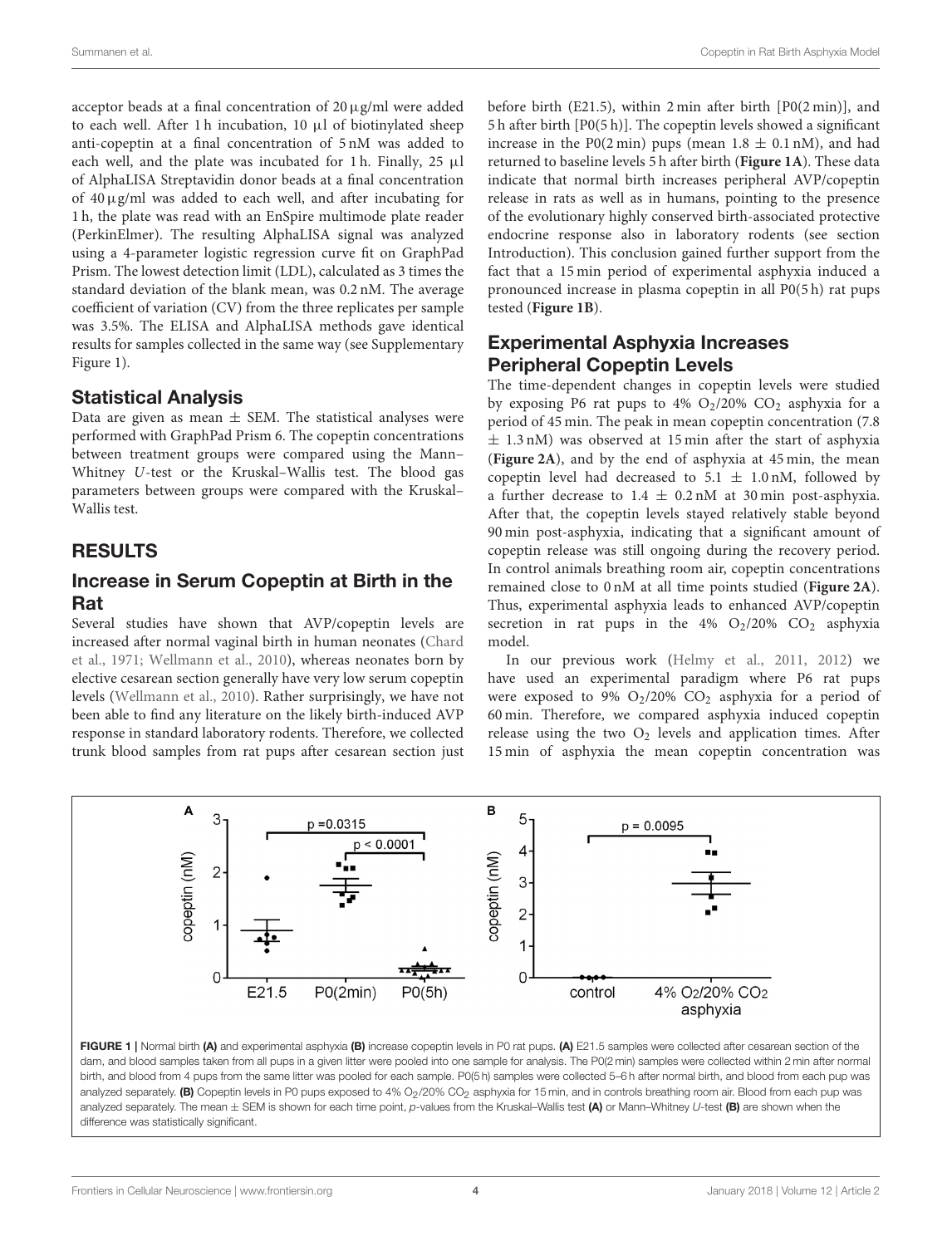

room air. Maximum plasma copeptin levels were observed after 15 min of asphyxia, after which copeptin levels steadily decreased until a plateau was reached at 30 min post-asphyxia. For asphyxia,  $n = 3$  at 5 min of asphyxia, and 5–8 at all other time points. For controls,  $n = 3-4$  at all time points. (B) Plasma copeptin levels were lower when rats were exposed to 9% O<sub>2</sub>/20% CO<sub>2</sub> asphyxia compared to 4% O<sub>2</sub>/20% CO<sub>2</sub> asphyxia. For 4% O<sub>2</sub>/20% CO<sub>2</sub> asphyxia,  $n = 5$  at 15 min and 7 at 45+30 min. For 9% O<sub>2</sub>/20% CO<sub>2</sub> asphyxia,  $n = 3$  at both time points. Copeptin concentrations were measured with the ELISA, and the data are shown as mean  $\pm$ SEM. In (B) p-values from Mann–Whitney U-tests are shown when the difference was statistically significant.

significantly lower in rat pups exposed to 9%  $O_2/20\%$   $CO_2$ compared to 4%  $O_2/20\%$   $CO_2$  (2.2 vs. 7.8 nM; **Figure 2B**). This was still the case at 30 min post-asphyxia (1.1 vs. 1.4 nM), but the difference was no longer statistically significant.

#### Copeptin Levels after Intermittent Asphyxia

During prolonged, complicated labor the oxygen levels experienced by the fetus are not steady, but fluctuate for example due to uterine contractions. In order to simulate this aspect of birth more accurately, we developed a model of intermittent asphyxia, where the oxygen level alternated between 9 and 5% every 5 min with the  $CO<sub>2</sub>$  level kept at 20%. In this model, the highest copeptin concentrations were observed at 30 min after the start of asphyxia  $(8.3 \pm 0.9 \text{ nM})$ ; **Figure 3**), followed by a decrease to  $5.2 \pm 0.8$  nM at the end of asphyxia at 45 min. Thirty minutes after the end of asphyxia the mean copeptin concentration was  $2.4 \pm 0.2$  nM. Thereafter, copeptin levels stayed elevated at around 2 nM beyond 120 min post-asphyxia (**Figure 3**).

# What Is the Trigger for Copeptin Release, Hypoxia or Hypercapnia?

The effects of hypoxia and hypercapnia, the two components of asphyxia, on copeptin release were studied separately by exposing the rat pups to either hypoxic or hypercapnic conditions for a period of 45 min. Hypoxia induced the highest increase in copeptin concentrations (**Figure 4**), with means of 10.3 and 14.1 nM at 15 and 45 min, respectively (compared to 7.8 and 5.1 nM for asphyxia, and 1.2 and 2.7 nM for hypercapnia).

# Decrease in pH and Increase in Negative Base Excess during Experimental Asphyxia

To examine whether the  $4\%$  O<sub>2</sub>/20% CO<sub>2</sub> asphyxia model reproduces the standard diagnostic characteristics of birth asphyxia (Azzopardi et al., 2009; Schlapbach et al., 2011;



FIGURE 3 | Copeptin concentrations during and after intermittent asphyxia. Maximum plasma copeptin concentrations were observed at 30 min following the onset of intermittent asphyxia, after which copeptin levels steadily decreased.  $n = 4-6$  samples for all time points. Copeptin concentrations were measured with the AlphaLISA, and the mean  $\pm$  SEM is shown for each time point.

Summanen et al., 2017), we measured the blood gas values in asphyxiated and control pups (**Figure 5**). After 15 min of asphyxia, the blood pH fell to levels of 6.8 or lower, and BE was below −11.2 mM. The pH and BE were significantly lower in asphyxiated compared to control pups, whereas the  $pCO<sub>2</sub>$  levels were significantly higher in the asphyxiated animals compared to controls. Thus, our P6 model does not only reproduce the AVP/copeptin response to asphyxia, but it also demonstrates the presence of a significant negative BE.

Interestingly, a 15 min period of hypoxia did not alter the blood pH compared to control animals (**Figure 5A**). Moreover, the pCO<sup>2</sup> levels were lower than in the controls, leading to the generation of a negative BE (mean −5.7 mM, **Figure 5B**). In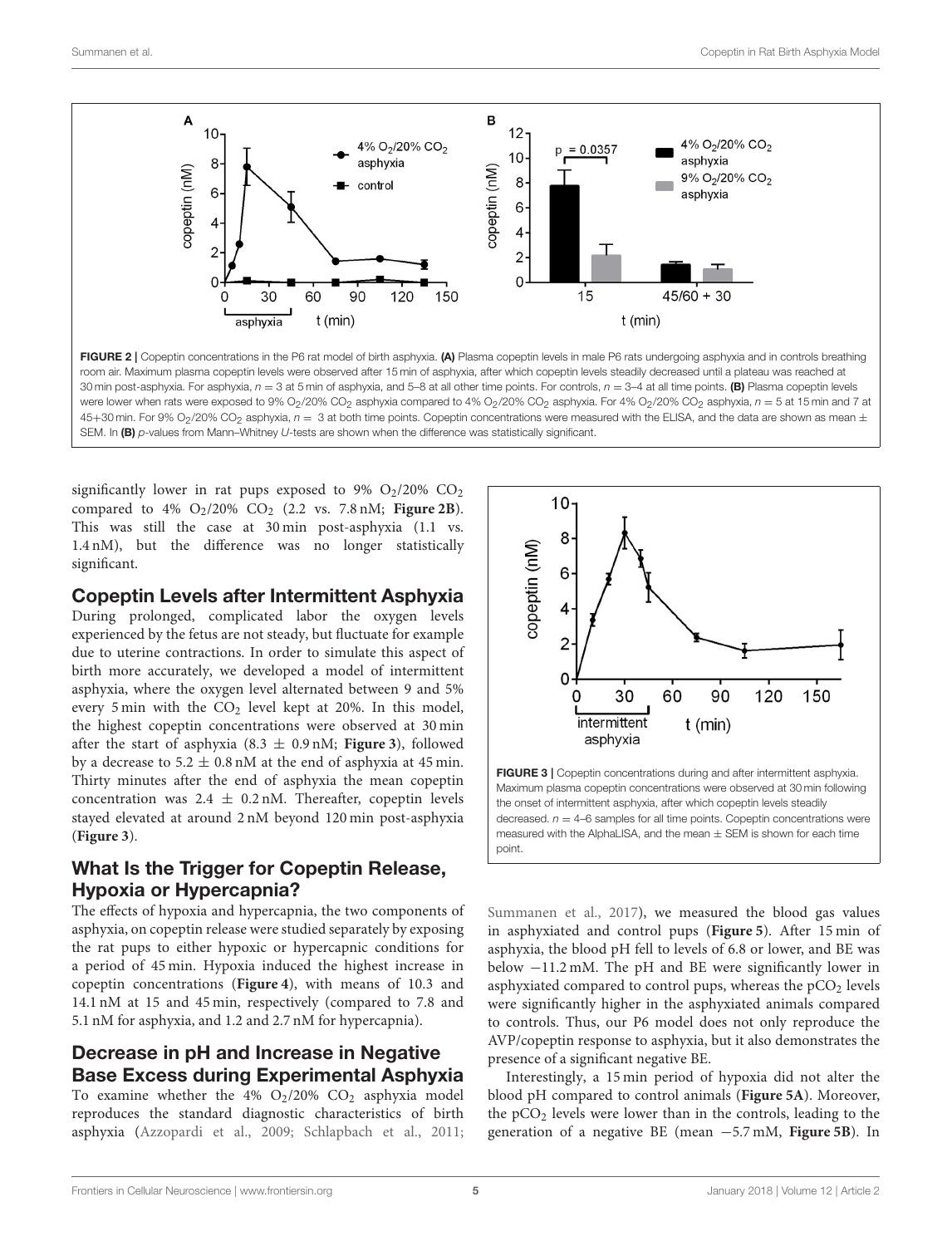contrast, 15 min of hypercapnia caused a decrease in blood pH, and an increase in pCO<sub>2</sub> levels compared to control animals, but the BE remained positive (**Figure 5**).

# **DISCUSSION**

AVP is an evolutionarily ancient signaling factor, which targets the V1a, V1b, and V2 receptors (Koshimizu et al., 2012) in various organ systems, including those that are known to be prone to the hypoxic challenge (in particular, the brain, kidneys, and liver) that takes place during both normal and complicated birth (Spoljaric et al., 2017). The fetal AVP surge occurring during normal vaginal birth was first described almost 50 years ago



4% O<sub>2</sub>/20% CO<sub>2</sub> asphyxia, 4% O<sub>2</sub>/0% CO<sub>2</sub> hypoxia, and 20% O<sub>2</sub>/20% CO<sub>2</sub> hypercapnia. The highest copeptin levels were observed after 45 min of hypoxia.  $n = 4$ –6 for all conditions, except for  $n = 3$  for controls at 45 min. Copeptin concentrations were measured with the ELISA, and the mean  $\pm$ SEM is shown for each condition. p-values from Kruskall–Wallis tests are shown where the difference was statistically significant.

(Chard et al., 1971), and reports of the catecholamine surge followed a few years later (Lagercrantz and Bistoletti, 1977). AVP is derived from a larger precursor peptide, prepro-AVP, along with neurophysin II and the C-terminal 39-amino acid glycopeptide copeptin (de Bree and Burbach, 1998). During the last 10 years, copeptin has been used as an advantageous surrogate marker for AVP release (see section Introduction and references Morgenthaler et al., 2006, 2008). Several studies have reported an increase in serum copeptin levels following normal vaginal birth (Wellmann et al., 2010; Summanen et al., 2017), and, notably, the increase in copeptin levels is further accentuated by neonatal stress, such as birth asphyxia (Schlapbach et al., 2011; Summanen et al., 2017).

Here, we show for the first time that normal birth causes an increase in circulating levels of AVP/copeptin also in the rat. In plasma samples collected within 2 min after normal birth the mean copeptin concentration was 1.8 nM, compared to a mean of 0.9 nM in samples collected after cesarean section of the dam. The copeptin levels had decreased to baseline levels within 5–6 h after birth (**Figure 1A**). The cesarean section samples were collected at E21.5, which means that in some of the dams labor had probably started. This is likely why the copeptin concentrations in these samples are higher than those reported for human neonates after elective cesarean section. A 15 min period of experimental asphyxia was able to induce a second AVP/copeptin surge 5–6 h after normal birth (**Figure 1B**).

Moreover, we show that a rat model of birth asphyxia replicates the clinical findings of increased AVP/copeptin release in asphyxiated neonates. Sampling at several time-points allowed us to study the time-dependent changes in copeptin release during and after the asphyxic period. When pups were exposed to 4%  $O_2/20\%$   $CO_2$  asphyxia for 45 min, plasma copeptin levels peaked already after 15 min of asphyxia (mean 7.8 nM), after which the levels steadily decreased. Considering the around 30 min half-life of copeptin in plasma (L'Abate et al., 2013),



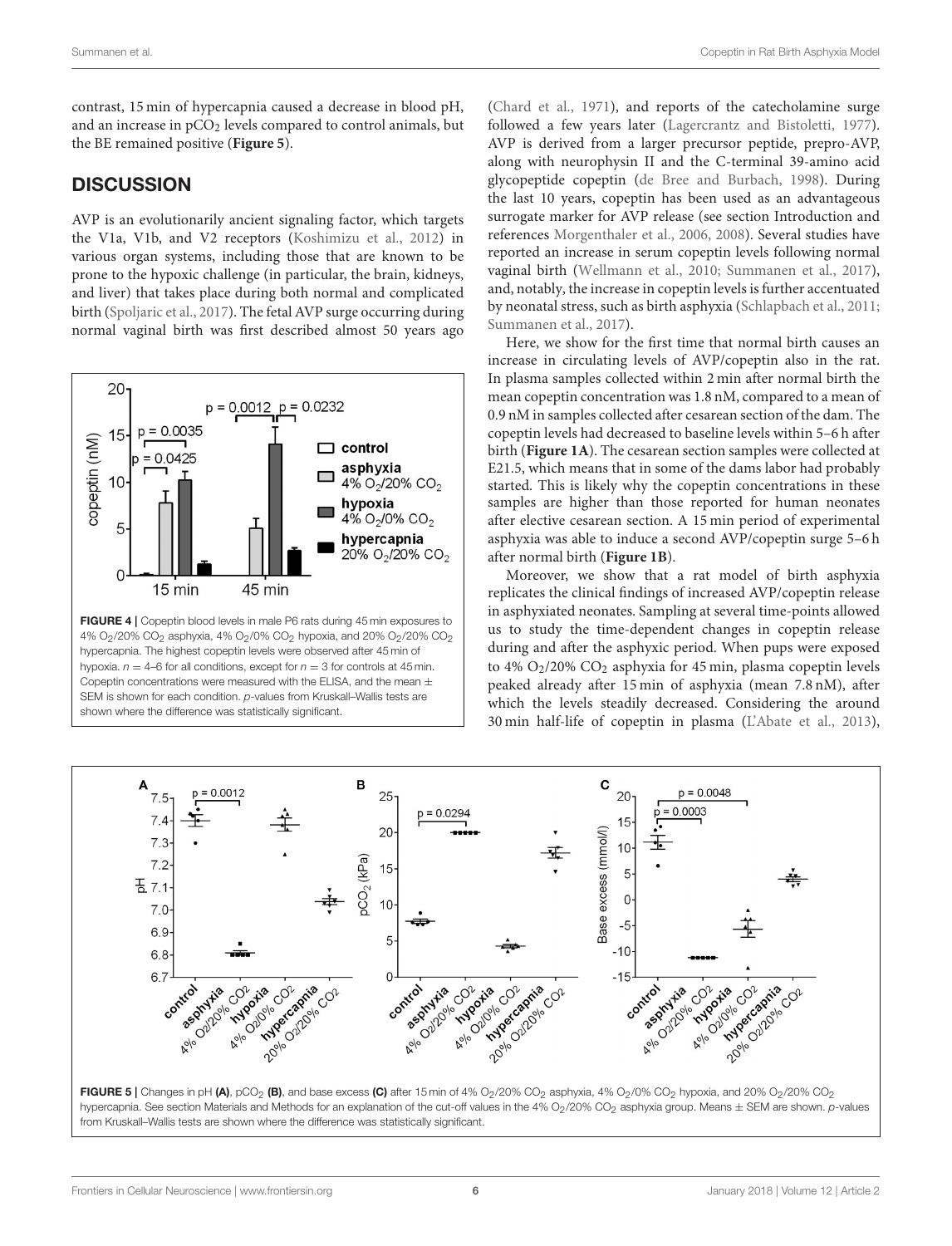it is clear that the bulk of copeptin release in this model occurs at the very beginning of asphyxia, but that some release is still ongoing even 90 min after the end of asphyxia. In the clinic, the first sample available for biomarker analysis is from the umbilical cord, but the asphyxic period could have occurred at any point during labor. Therefore, based on these results, it is reasonable to assume that the AVP/copeptin levels in the neonate are even higher in utero than the extremely high values measured from umbilical cord blood. In fact, in our previous study we reported copeptin values of 2.3 nM in umbilical cord samples of human neonates diagnosed with birth asphyxia (Summanen et al., 2017), which is in the same order of magnitude as the 5.1 nM reported here for the end of asphyxia.

Notably, our present data show that the copeptin levels did not fall to the control value during the recovery period but remained at an elevated level, which indicates that sustained peripheral AVP release takes place for a lengthy period of time after the asphyxia. Thus, the various actions of AVP, including the adaptive ones described in the Introduction, do not end abruptly after the asphyxic insult. Moreover, it is important to note that the post-asphyxia levels of copeptin seen in the present model are analogous to those measured in neonatal blood samples after birth (Kelen et al., 2017). In our previous work on copeptin as a diagnostic and prognostic biomarker of HIE, the median copeptin concentration 1 week after birth in infants diagnosed with HIE was 17.8 pmol/l (Kelen et al., 2017), which is still above the normal range for healthy volunteers (Struck et al., 2005; Morgenthaler et al., 2006).

In human neonates, uterine contractions, which are accompanied by transient episodes of fetal hypoxia, are known to increase fetal copeptin levels as recently shown using an oxytocin-challenge test before elective cesarean section (Wellmann et al., 2016). Furthermore, copeptin levels strongly correlate with labor duration, and hence an increased number of contractions, and in particular the duration of the second stage of labor (Summanen et al., 2017). Therefore, we developed another paradigm (intermittent asphyxia), where rat pups were exposed to alternating 5 min periods of 9%  $O_2/20\%$  CO<sub>2</sub> asphyxia and 5% O2/20% CO<sup>2</sup> asphyxia. The pulses of more severe asphyxia combined with milder asphyxia were designed to mimic uterine contractions. In intermittent asphyxia copeptin levels peaked at 30 min of asphyxia (vs. 15 min as measured in the 4%  $O_2/20%$ CO<sup>2</sup> asphyxia model), and the concentrations remained elevated at ∼2 nM beyond 120 min post-asphyxia.

Interestingly, the highest copeptin concentrations (mean 14.1 nM) were measured after 45 min of hypoxia. Hypercapnia alone resulted in much lower copeptin release compared to asphyxia. Therefore, it is the hypoxia component of asphyxia that is responsible for the increased AVP/copeptin release observed during asphyxia. This is in agreement with previous results from adult rats, where acute hypoxia resulted in significantly increased copeptin release (L'Abate et al., 2013; Ostergaard et al., 2014). Furthermore, it has been shown that acute hypoxia activates AVP-neurons in the PVN (King et al., 2012; Coldren et al., 2017). Importantly, there was no increase in copeptin concentrations in any of the control animals breathing room air. Therefore, the stress from the experimental paradigm, including maternal separation, was not sufficient to induce copeptin release in the 6-day old rat pups.

The standard diagnostic criteria for birth asphyxia usually include a fall in blood pH and a negative base excess. Typically, the criterion level of acidotic blood pH for birth asphyxia diagnosis is set between 7.0 and 7.1, with an additional and highly important criterion of a BE level in the range of −12 to −16 mmol/l (Azzopardi et al., 2009; Schlapbach et al., 2011; Kelen et al., 2017; Summanen et al., 2017). In our  $4\%$  O<sub>2</sub>/20%  $CO<sub>2</sub>$  asphyxia model, the blood pH was <6.8 after 15 min of asphyxia, and the BE was  $<-11.2$  mmol/l (see section Materials and Methods for an explanation of the cut-off values). Therefore, in addition to mimicking the neuroendocrine response of clinical birth asphyxia, our model also satisfies the standard acid-base diagnostic criteria of birth asphyxia. In our previous work we have used a model where 6-day old rat pups were exposed to 9% O2/20% CO<sup>2</sup> asphyxia for 60 min (Helmy et al., 2011, 2012). However, in the 9%  $O_2/20\%$  CO<sub>2</sub> asphyxia model the blood pH at the end of asphyxia was 7.25 (Helmy et al., 2011), which was significantly lower compared to controls but above the threshold for birth asphyxia diagnosis. This, coupled with the fact that copeptin release was significantly lower during 9%  $O_2/20\%$   $CO_2$ asphyxia compared to 4%  $O_2/20\%$  CO<sub>2</sub> asphyxia, indicates that an oxygen level of 9% is not sufficient to model clinical birth asphyxia in the 6-day old rat pup.

Animal models have been extensively used in studies of birth asphyxia (see section Introduction; and references Painter, 1995; Vannucci and Vannucci, 1997; Johnston et al., 2005; Mallard and Vexler, 2015) but, as far as we know, our present study is the first one to show that, in a clinically relevant rodent model of birth asphyxia as indicated by the relevant blood parameters, a massive surge of AVP takes place. This kind of a mechanism is likely to play an important role in "developmental plasticity" of an individual, thereby contributing to the allostatic, preadaptive mechanisms (McEwen, 1998) that help the individual to adjust to the process of birth itself, and also to the postnatal conditions experienced afterwards (Hanson and Gluckman, 2014). To conclude, the data presented here provide important mechanistic insights on the kinetics of AVP/copeptin release triggered by asphyxia: namely that most of the release occurs at the beginning of asphyxia; and the release continues after the asphyxia ends, which is in agreement with results from human neonates (Kelen et al., 2017). Notably, the data on both copeptin release and blood-gas parameters validate the current rodent model for preclinical work on birth asphyxia.

# AUTHOR CONTRIBUTIONS

MS carried out animal experiments, collected plasma samples, performed blood gas analyses, did the copeptin measurements, analyzed the data, and drafted the manuscript. SB carried out animal experiments, collected plasma samples, and was involved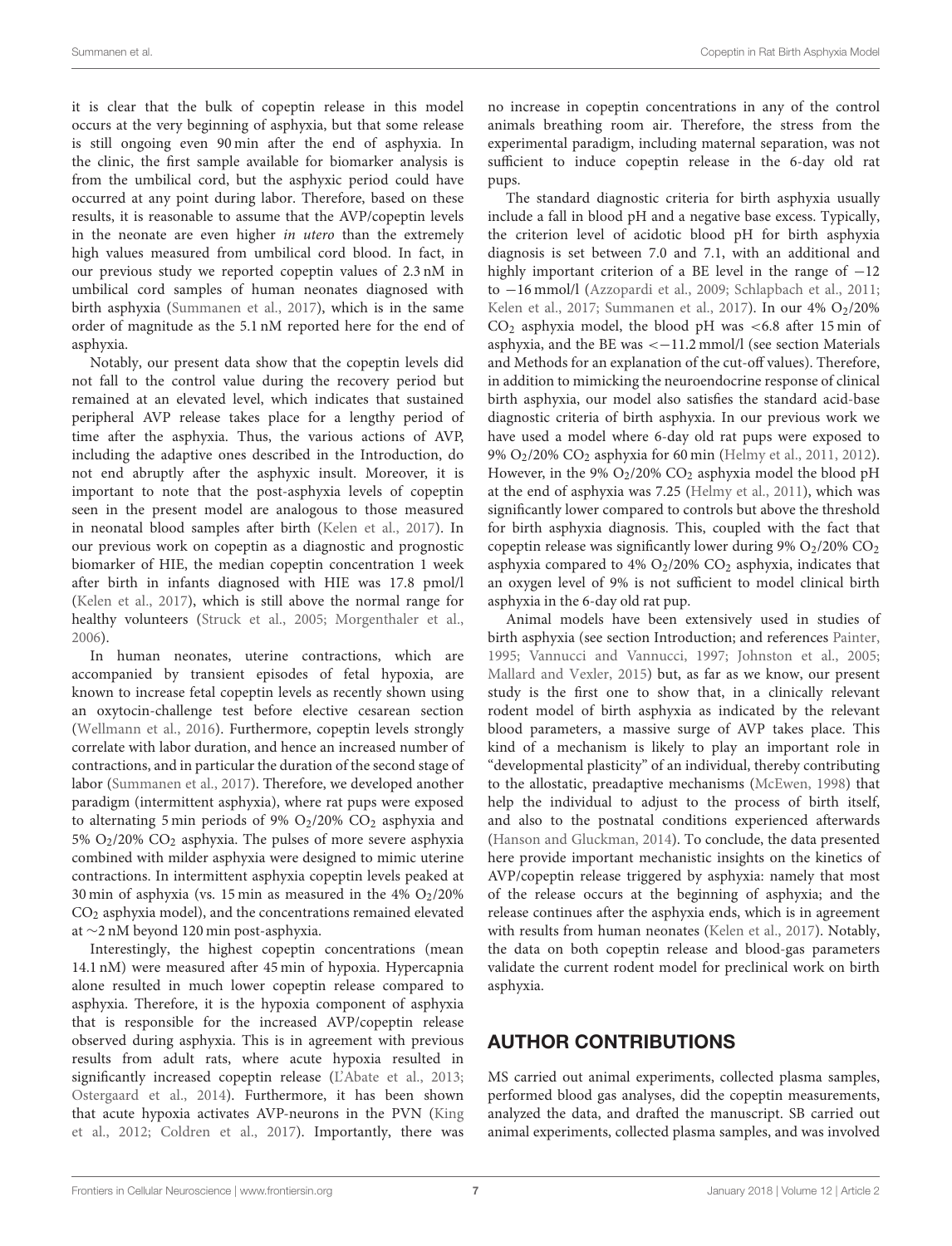in writing the manuscript; JV was involved in conceptualizing and designing the work, and in writing the manuscript; KK is the project leader, designed the work, and drafted the paper together with MS; All authors have read and approved the final manuscript.

#### FUNDING

This work was funded by the ERC Advanced Grant ERC-2013- AdG 341116 (KK).

#### **REFERENCES**

- Ahearne, C. E., Boylan, G. B., and Murray, D. M. (2016). Short and long term prognosis in perinatal asphyxia: an update. World J. Clin. Pediatr. 5, 67–74. doi: [10.5409/wjcp.v5.i1.67](https://doi.org/10.5409/wjcp.v5.i1.67)
- Azzopardi, D. V., Strohm, B., Edwards, A. D., Dyet, L., Halliday, H. L., Juszczak, E., et al. (2009). Moderate hypothermia to treat perinatal asphyxial encephalopathy. N. Engl. J. Med. 361, 1349–1358. doi: [10.1056/NEJMoa0900854](https://doi.org/10.1056/NEJMoa0900854)
- Chard, T., Hudson, C. N., Edwards, C. R., and Boyd, N. R. (1971). Release of oxytocin and vasopressin by the human foetus during labour. Nature 234, 352–354. doi: [10.1038/234352a0](https://doi.org/10.1038/234352a0)
- Coldren, K. M., Li, D.-P., Kline, D. D., Hasser, E. M., and Heesch, C. M. (2017). Acute hypoxia activates neuroendocrine, but not presympathetic, neurons in the paraventricular nucleus of the hypothalamus: differential role of nitric oxide. Am. J. Physiol. Regul. Integr. Comp. Physiol. 312, R982–R995. doi: [10.1152/ajpregu.00543.2016](https://doi.org/10.1152/ajpregu.00543.2016)
- de Bree, F. M., and Burbach, J. P. (1998). Structure-function relationships of the vasopressin prohormone domains. Cell. Mol. Neurobiol. 18, 173–191. doi: [10.1023/A:1022564803093](https://doi.org/10.1023/A:1022564803093)
- Evers, K. S., and Wellman, S. (2016). Arginine vasopressin and copeptin in perinatology. Front. Pediatr. 4:75. doi: [10.3389/fped.2016.00075](https://doi.org/10.3389/fped.2016.00075)
- Fattuoni, C., Palmas, F., Noto, A., Fanos, V., and Barberini, L. (2015). Perinatal asphyxia: a review from a metabolomics perspective. Molecules 20, 7000–7016. doi: [10.3390/molecules20047000](https://doi.org/10.3390/molecules20047000)
- Hanson, M. A., and Gluckman, P. D. (2014). Early developmental conditioning of later health and disease: physiology or pathophysiology? Physiol. Rev. 94, 1027–1076. doi: [10.1152/physrev.00029.2013](https://doi.org/10.1152/physrev.00029.2013)
- Helmy, M. M., Ruusuvuori, E., Watkins, P. V., Voipio, J., Kanold, P. O., and Kaila, K. (2012). Acid extrusion via blood-brain barrier causes brain alkalosis and seizures after neonatal asphyxia. Brain 135, 3311–3319. doi: [10.1093/brain/aws257](https://doi.org/10.1093/brain/aws257)
- Helmy, M. M., Tolner, E. A., Vanhatalo, S., Voipio, J., and Kaila, K. (2011). Brain alkalosis causes birth asphyxia seizures, suggesting therapeutic strategy. Ann. Neurol. 69, 493–500. doi: [10.1002/ana.22223](https://doi.org/10.1002/ana.22223)
- Johnston, M. V., Ferriero, D. M., Vannucci, S. J., and Hagberg, H. (2005). Models of cerebral palsy: which ones are best? J. Child Neurol. 20, 984–987. doi: [10.1177/08830738050200121001](https://doi.org/10.1177/08830738050200121001)
- Kelen, D., Andorka, C., Szabó, M., Alafuzoff, A., Kaila, K., and Summanen, M. (2017). Serum copeptin and neuron specific enolase are markers of neonatal distress and long-term neurodevelopmental outcome. PLoS ONE 12:e0184593. doi: [10.1371/journal.pone.0184593](https://doi.org/10.1371/journal.pone.0184593)
- King, T. L., Heesch, C. M., Clark, C. G., Kline, D. D., and Hasser, E. M. (2012). Hypoxia activates nucleus tractus solitarii neurons projecting to the paraventricular nucleus of the hypothalamus. Am. J. Physiol. Regul. Integr. Comp. Physiol. 302, R1219–R1232. doi: [10.1152/ajpregu.00028.2012](https://doi.org/10.1152/ajpregu.00028.2012)
- Koshimizu, T. A., Nakamura, K., Egashira, N., Hiroyama, M., Nonoguchi, H., and Tanoue, A. (2012). Vasopressin V1a and V1b receptors: from molecules to physiological systems. Physiol. Rev. 92, 1813–1864. doi: [10.1152/physrev.00035.2011](https://doi.org/10.1152/physrev.00035.2011)
- L'Abate, P., Wiegert, S., Struck, J., Wellmann, S., and Cannizzaro, V. (2013). Determinants of plasma copeptin: a systematic investigation in a pediatric

#### ACKNOWLEDGMENTS

We would like to thank Ms. Mairi Kuris for excellent technical assistance.

#### SUPPLEMENTARY MATERIAL

The Supplementary Material for this article can be found [online at: https://www.frontiersin.org/articles/10.3389/fncel.](https://www.frontiersin.org/articles/10.3389/fncel.2018.00002/full#supplementary-material) 2018.00002/full#supplementary-material

mechanical ventilation model. Respir. Physiol. Neurobiol. 185, 222–227. doi: [10.1016/j.resp.2012.10.011](https://doi.org/10.1016/j.resp.2012.10.011)

- Lagercrantz, H. (2016). The good stress of being born. Acta Paediatr. 105, 1413–1416. doi: [10.1111/apa.13615](https://doi.org/10.1111/apa.13615)
- Lagercrantz, H., and Bistoletti, P. (1977). Catecholamine release in the newborn infant at birth. Pediatr. Res. 11, 889–893. doi: [10.1203/00006450-197708000-00007](https://doi.org/10.1203/00006450-197708000-00007)
- Lagercrantz, H., and Slotkin, T. A. (1986). The "stress" of being born. Sci. Am. 254, 100–107. doi: [10.1038/scientificamerican0486-100](https://doi.org/10.1038/scientificamerican0486-100)
- Lawn, J. E., Kerber, K., Enweronu-Laryea, C., and Cousens, S. (2010). 3.6 Million neonatal deaths–what is progressing and what is not? Semin. Perinatol. 34, 371–386. doi: [10.1053/j.semperi.2010.09.011](https://doi.org/10.1053/j.semperi.2010.09.011)
- Lee, A. C., Kozuki, N., Blencowe, H., Vos, T., Bahalim, A., Darmstadt, G. L., et al. (2013). Intrapartum-related neonatal encephalopathy incidence and impairment at regional and global levels for 2010 with trends from 1990. Pediatr. Res. 74(Suppl. 1), 50–72. doi: [10.1038/pr.2013.206](https://doi.org/10.1038/pr.2013.206)
- Mallard, C., and Vexler, Z. S. (2015). Modeling ischemia in the immature brain: how translational are animal models? Stroke 46, 3006–3011. doi: [10.1161/STROKEAHA.115.007776](https://doi.org/10.1161/STROKEAHA.115.007776)
- McEwen, B. S. (1998). Stress, adaptation, and disease. Allostasis and allostatic load. Ann. N.Y. Acad. Sci. 840, 33–44. doi: [10.1111/j.1749-6632.1998.tb09546.x](https://doi.org/10.1111/j.1749-6632.1998.tb09546.x)
- Morales, P., Bustamante, D., Espina-Marchant, P., Neira-Pena, T., Gutierrez-Hernandez, M. A., Allende-Castro, C., et al. (2011). Pathophysiology of perinatal asphyxia: can we predict and improve individual outcomes? EPMA J. 2, 211–230. doi: [10.1007/s13167-011-0100-3](https://doi.org/10.1007/s13167-011-0100-3)
- Morgenthaler, N. G., Struck, J., Alonso, C., and Bergmann, A. (2006). Assay for the measurement of copeptin, a stable peptide derived from the precursor of vasopressin. Clin. Chem. 52, 112–119. doi: [10.1373/clinchem.2005.060038](https://doi.org/10.1373/clinchem.2005.060038)
- Morgenthaler, N. G., Struck, J., Jochberger, S., and Dunser, M. W. (2008). Copeptin: clinical use of a new biomarker. Trends Endocrinol. Metab. 19, 43–49. doi: [10.1016/j.tem.2007.11.001](https://doi.org/10.1016/j.tem.2007.11.001)
- Ostergaard, L., Rudiger, A., Wellmann, S., Gammella, E., Beck-Schimmer, B., Struck, J., et al. (2014). Arginine-vasopressin marker copeptin is a sensitive plasma surrogate of hypoxic exposure. Hypoxia 2, 143–151. doi: [10.2147/HP.S57894](https://doi.org/10.2147/HP.S57894)
- Painter, M. J. (1995). Animal models of perinatal asphyxia: contributions, contradictions, clinical relevance. Semin. Pediatr. Neurol. 2, 37–56. doi: [10.1016/S1071-9091\(05\)80004-X](https://doi.org/10.1016/S1071-9091(05)80004-X)
- Raff, H., Kane, C. W., and Wood, C. E. (1991). Arginine vasopressin responses to hypoxia and hypercapnia in late-gestation fetal sheep. Am. J. Physiol. 260, R1077–R1081. doi: [10.1152/ajpregu.1991.260.6.R1077](https://doi.org/10.1152/ajpregu.1991.260.6.R1077)
- Schlapbach, L. J., Frey, S., Bigler, S., Manh-Nhi, C., Aebi, C., Nelle, M., et al. (2011). Copeptin concentration in cord blood in infants with earlyonset sepsis, chorioamnionitis and perinatal asphyxia. BMC Pediatr. 11:38. doi: [10.1186/1471-2431-11-38](https://doi.org/10.1186/1471-2431-11-38)
- Spoljaric, A., Seja, P., Spoljaric, I., Virtanen, M. A., Lindfors, J., Uvarov, P., et al. (2017). Vasopressin excites interneurons to suppress hippocampal network activity across a broad span of brain maturity at birth. Proc. Natl. Acad. Sci. U.S.A. 114, E10819–E10828. doi: [10.1073/pnas.1717337114](https://doi.org/10.1073/pnas.1717337114)
- Struck, J., Morgenthaler, N. G., and Bergmann, A. (2005). Copeptin, a stable peptide derived from the vasopressin precursor, is elevated in serum of sepsis patients. Peptides 26, 2500–2504. doi: [10.1016/j.peptides.2005.04.019](https://doi.org/10.1016/j.peptides.2005.04.019)